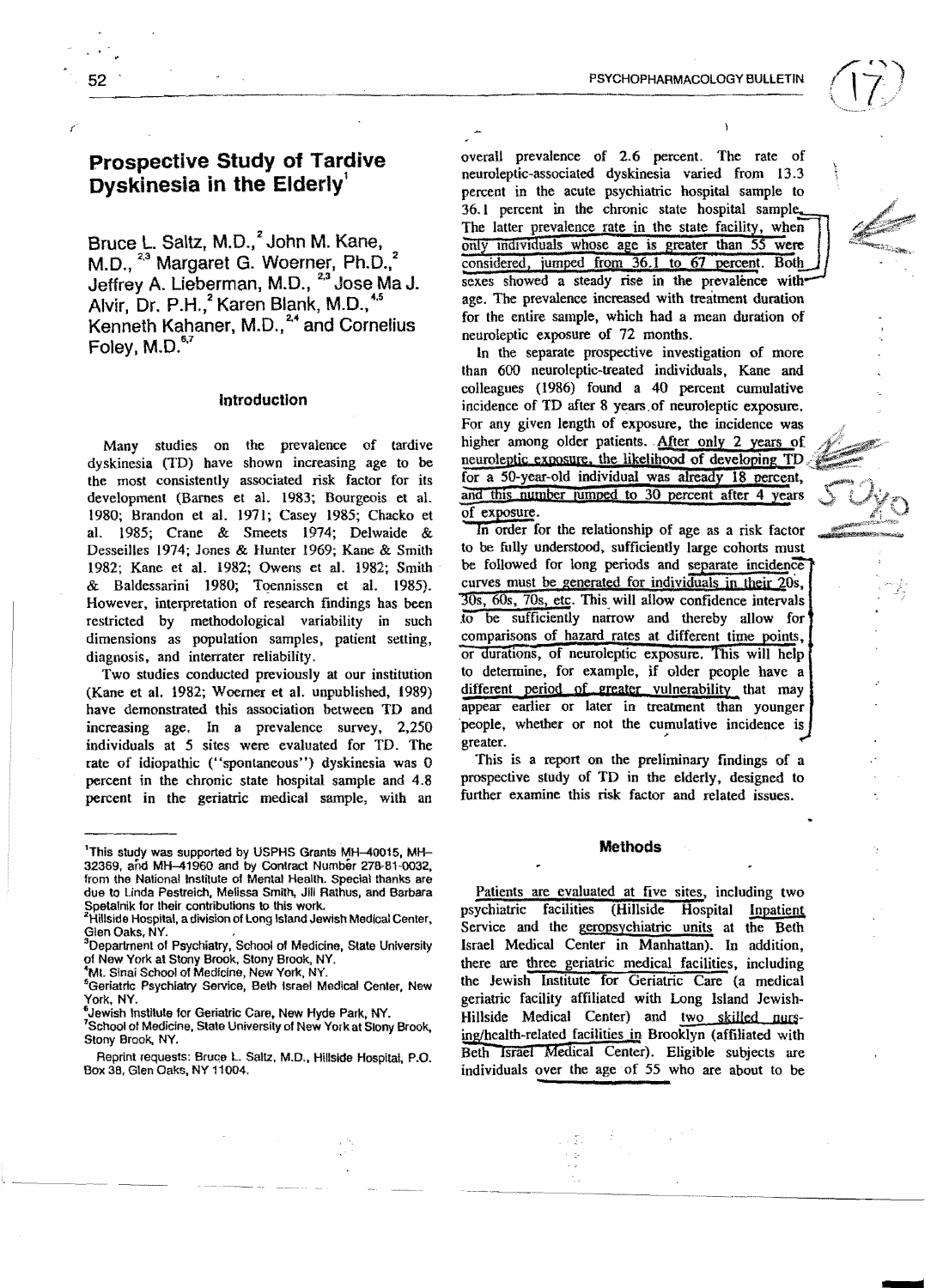treated with antipsychotic drugs for the first time for a duration of 2 weeks or longer and who will be available for· subsequent followup. Baseline assessment includes a modified version of the Simpson Dyskinesia Scale (Simpson et al. 1979), which incorporates the Abnormal Involuntary Movement Scale (AIMS) in its global items, and the Simpson-Angus Extrapyramidal Side Effects Scale (Simpson & Angus 1970), which focuses on acute side effects. Other measures include the Mini-Mental State Examination (Folstein et a1. 1975) and the Brief Psychiatric Rating Scale (Overall & Gorham 1988). Also at the time Of initial evaluation, a chart review is performed, and medication updates are done quarterly throughout the length of the study. A Nurses Observation Scale for Inpatient Evaluation (NOSIE; Guy 1976) is also completed whenever possible. These measures are repeated at regular intervals throughout the study. Patients who exhibit abnormal involuntary movements are seen monthly for 3 months and then quarterly thereafter. Whenever possible, this subgroup also undergoes neuroiogicaI and laboratory testing designed to identify other neuromedical disorders that may be associated with abnormal involuntary motor activity. Data on the first subjects were analyzed using survival analysis, which measures the time to occurrence of an outcome--in this case, TO. Neuroleptic dose varies over the period during which an individual is at risk of developing TO. Neuroleptic dose was thus coded as a time-dependent covariate when dose was entered in the survival analysis.

A "case" is defined as a rating by two experienced raters of two or greater on at least two body area globals, or of three or greater in one body area global.

## **Results**

As of the time of this preliminary analysis, 129 individuals were enrolled in the study. We intend to evaluate a total of 400 persons by the time the study is completed (Table 1).

Table 2 demonstrates the characteristics of the 84 subjects who were included in the analysis. They ranged in age from 57 to 96 years (mean age 76.6), and they were in the study for periods varying from 4 to 72 weeks (mean 23 weeks). Duration of cumulative neuroleptic exposure ranged from 2 to 70 weeks (mean 16.7). The sample was 72.6 percent female and was primarily Caucasian (89.3%). Participants were primarily acute inpatients (78.6%);

the balance were mostly chronic inpatients. Psychiatric diagnoses and organic mental syndrome diagnoses tended not to overlap in individuals.

TABLE 1. Characteristics of 129 Individuals Examined at Baseline and Excluded From or Included In the Life Table Analysis.

| Characteristic                          | Number | Subtotal |  |
|-----------------------------------------|--------|----------|--|
| Excluded from analysis $(n = 45)$       |        |          |  |
| Abnormal movements at baseline          |        | 10       |  |
| With prior neuroleptic exposure         | з      |          |  |
| Without prior neuroleptic exposure      | 7      |          |  |
| Never treated or treated 2 wk           |        | 14       |  |
| Followed for 1 mo because               |        | 17       |  |
| Refused                                 | 5      |          |  |
| Deceased                                | 5      |          |  |
| Moved/untraceable                       | 3      |          |  |
| Recent entry to study                   | 4      |          |  |
| Long history of prior treatment without |        |          |  |
| ahnormal movements at baseline          |        | 4        |  |
| Included in analysis $(n = 84)$         |        |          |  |
| Developed abnormal movements            |        |          |  |
| during study                            |        | 13       |  |

# **TABLE 2.** Characteristics of Study Subjects ( $n =$ 84).

| <b>Characteristic</b>   | Mean | SD   | Range     |
|-------------------------|------|------|-----------|
| Age                     | 76.6 | 8.9  | $57 - 96$ |
| Weeks in study          | 23.0 | 18.5 | $4 - 72$  |
| <b>Cumulative weeks</b> |      |      |           |
| on neuroleptics         | 16.7 | 12.3 | 2–70      |

| <b>Characteristics</b>       | Parcent |  |
|------------------------------|---------|--|
| Gender (female)              | 72.6    |  |
| Ethnicity                    |         |  |
| White                        | 89.3    |  |
| Black                        | 6.0     |  |
| Hispanic                     | 4.8     |  |
| <b>Status</b>                |         |  |
| Chronic inpatient            | 20.2    |  |
| Acute inpatient              | 78.6    |  |
| Outpatient                   | 1.2     |  |
| Psychiatric diagnosis        |         |  |
| None                         | 61.9    |  |
| Schizoaffective              | 1.2     |  |
| Major affective              | 27.4    |  |
| Personality disorder         | 1.2     |  |
| Other                        | 8.3     |  |
| Organic diagnosis            |         |  |
| None                         | 33.3    |  |
| Primary degenerative         | 11.9    |  |
| Multi-infarct dementia       | 15.5    |  |
| Organic affective/delusional | 16.7    |  |
| Other                        | 22.6    |  |
|                              |         |  |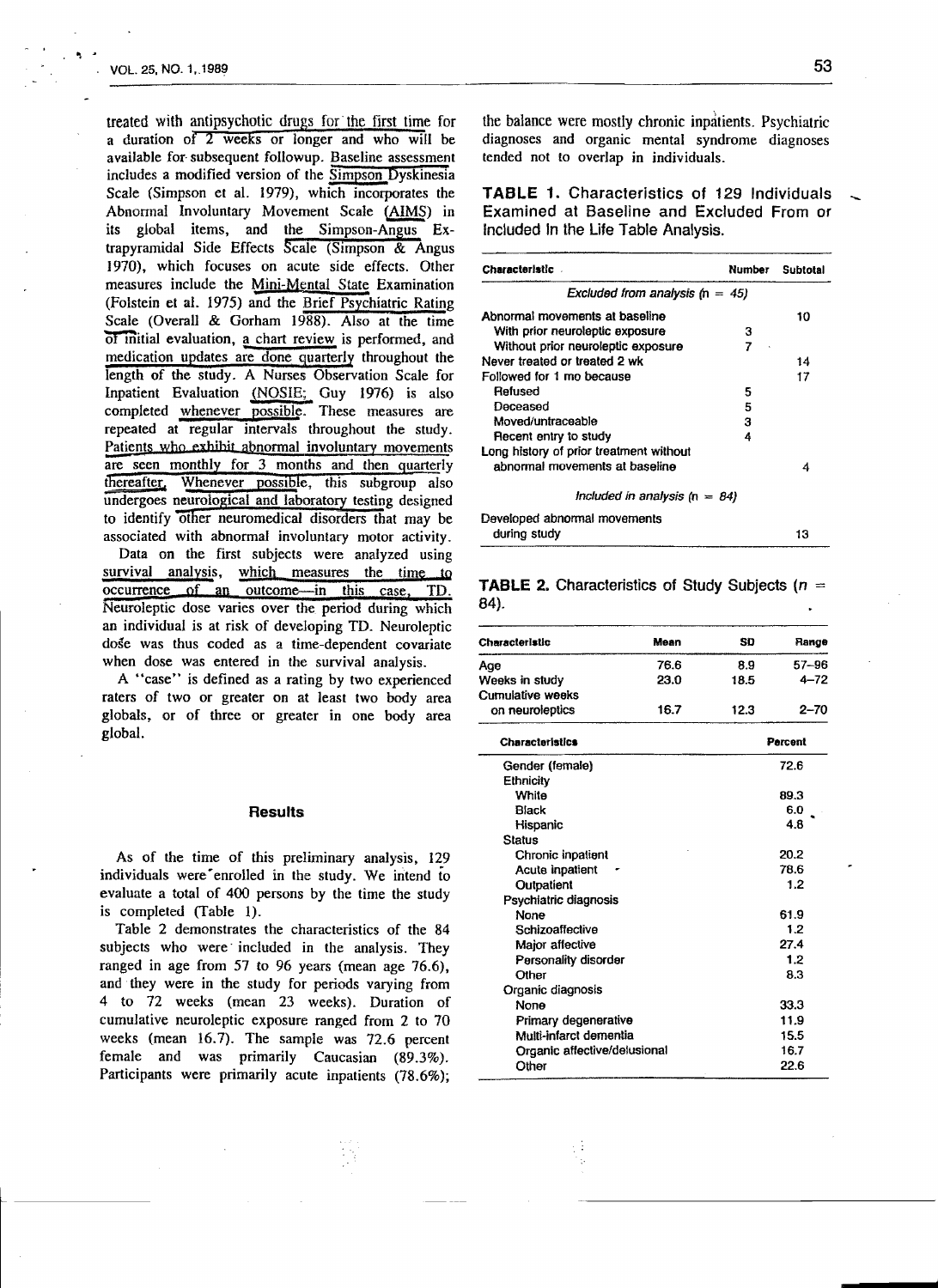ÿ,

The central finding of this preliminary analysis is shown in Figure 1. The cumulative incidence of abnormal involuntary movements was 48.9 percent after 40 weeks of cumulative neuroleptic exposure. Symptoms primarily occurred in the lip, jaw, and tongue regions. There was a paucity of movements in the face, neck, trunk, and upper and lower extremities (Figure 2). Age did not have any significant effect on the prevalence of TD within the age spectrum of 57 to 96. No significant male/female differences were found. A significantly greater rate of TD development was found in patients with psychiatric diagnoses (Figure 3). Patients with organic diagnoses, who tended to be nonpsychiatric, had significantly lower risk of developing TD.

Since the effect of diagnosis could be due to higher neuroleptic dosage in the psychiatric group, we ran a survival analysis wherein dose was a time-dependent covariate. Dose had no significant effect on the instantaneous risk of developing TD.

### **Discussion**

A TD incidence rate of 48.9 percent after 40 weeks of cumulative neuroleptic exposure suggests that elderly individuals over the age of 55 may be especially vulnerable to the neurologic side effects of antipsychotic medication. These results must be



FIGURE 1. Incidence (%) of abnormal involuntary movements by cumulative neuroleptic exposure. The cumulative incidence after 40 weeks of curnulative treatment is 48.9%.



FIGURE 2. Distribution of Abnormal Involuntary Movement Scale scores in the 13 neuroleptic-associated cases. Note that movements were primarily seen in the oral region.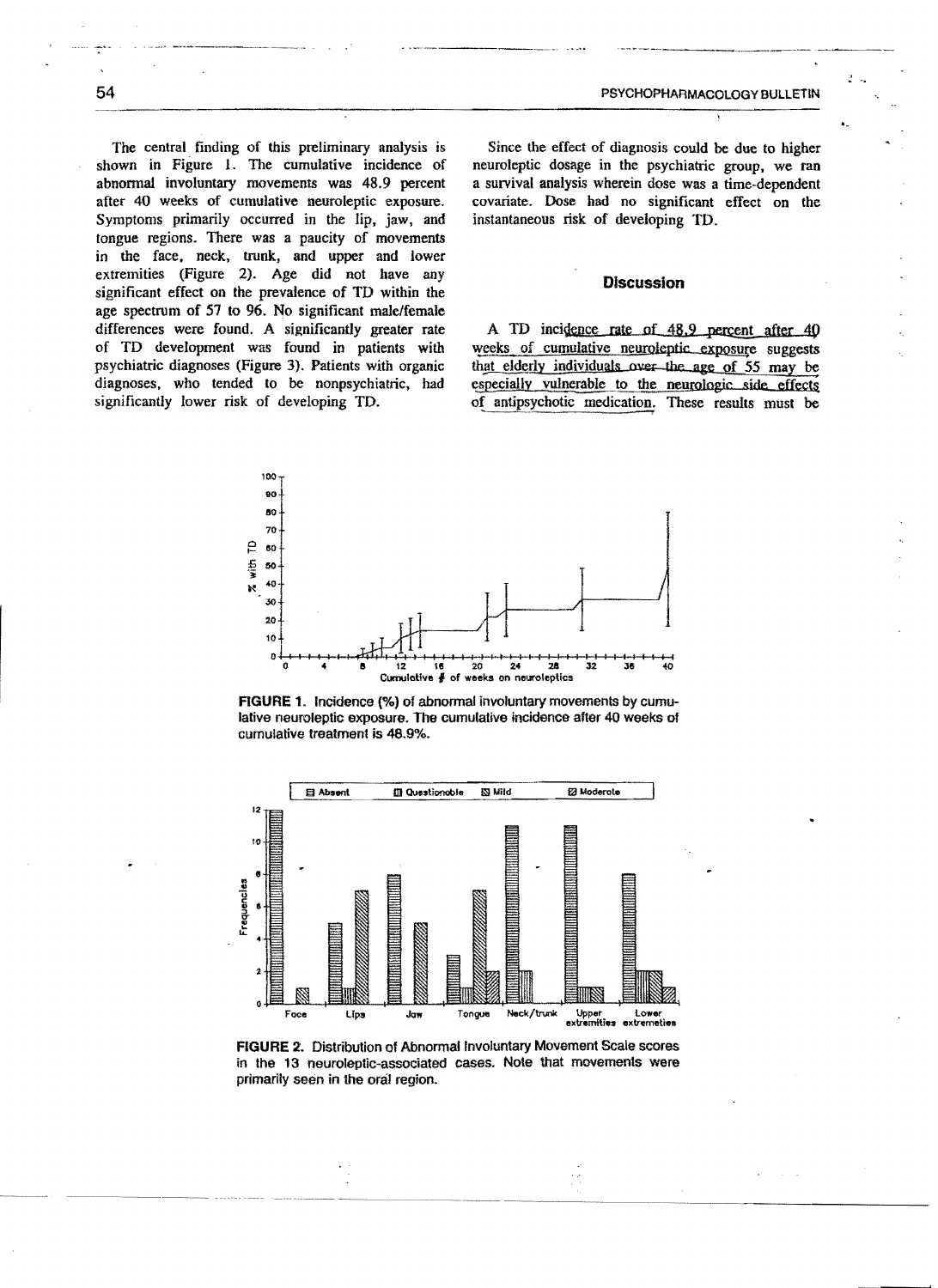

FIGURE 3. life Table Analysis of new onset cases of tardive dyskinesia (TD) by psychiatric diagnosis. Note that the majority of cases have primarily psychiatric diagnoses that are not also considered organic mental syndromes.

considered as preliminary in view of the early stage of this investigation and relatively small sample size. Our finding of seven "spontaneous" dyskinesia cases at baseline prior to drug treatment is consistent with previously reported rates of idionathic dyskinesia from our center and in the literature, and suggests that the base rate of this condition is not excessively high. The term "spontaneous" is a little misleading because so-called spontaneous cases of dyskinesia may be associated with one of many neuromedicaI conditions, either as the primary manifestation or as an incidental finding. The finding that elderly individuals with psychiatric diagnoses had a higher risk of developing TD is interesting since the majority of psychiatric diagnoses in the study were some sort of affective disorder. This is consistent with prior reports of affective disorder's being a risk factor for TD. development.

Alternatively, there could be a systematic bias against the -identification of abnormal motor activity in the elderly who already have one or more neuromedical illnesses, such as hemiparesis,- that make the evaluation of these kinds of abnormalities more difficult. Clearly, evaluation of all 400 patients must be completed before these more subtle dimensions can be examined.

### References

Barnes, T.R.; Rossor. M.; and Trauer. T. A comparison of purposeless movements in psychiatric patients treated

with antipsychotic drugs, and normal individuals. J. *Neurol. Neurosurg. Psychiatry* 46:540-546. 1983.

- Bourgeois, M.; Bouith, P.; Jignol, J.; and Yesavage. J. Spontaneous dyskinesias vs. neuroleptic induced dyskinesias in 270 elderly subjects. J. *Nerv. Ment. Dis.*  168:177-178, 1980. '
- Brandon, S.; McClelland, H.A.; and Protheroe, C. A study of facial dyskinesia in a mental hospital population. *Br.*  J. *Psychiatry* 118:171-184, 1971.
- Casey, D.E. Spontaneous and tardive dyskinesia: Clinical and laboratory studies. J. CUn. *Psychiatry* 46{4, Sec. 2):42-47, 1985.
- Chacko, R.C.; Root, L.; Marmion. J.; Molinari, V.; and Adams, G.L. The prevalence of tardive dyskinesia in geropsychiatric outpatients. J. CUn. *Psychiatry* 46:55-57, 1985.
- Crane, G.E., and Smeets, R.A. Tardive dyskinesia and drug therapy in geriatric patients. *Arch. Gen. Psychiatry* 30:341-343, 1974.
- Delwaide, P.J., and Desseilles, M. Spontaneous buccolingual·facial dyskinesia in the elderly. *Acta Neurol. Scand.*  56:256-262, 1974.
- Folstein, M.F.; Folstein, S.E.; and McHugh, P.R. 'Mini-Mental State': A practical method for grading the cognitive state of patients for the clinician. J. *psychialr. Res.* 12:189-198, 1975.
- Guy, W., ed. *ECDEU Assessment Manual for Psychopharmacology,* revised. DHEW Pub. No. (ADM) 76-338. Rockville, MD: National Institute of Mental Health, 1976.
- Jones, M., and Hunter, R. Abnormal movements in patients with chronic psychiatric illness. In: Crane, G.E., and Gardner, R., Jr., eds. *Psychotropic Drugs and Dysfunctions of the Basal Ganglia.* PHS Pub. No. 1938.